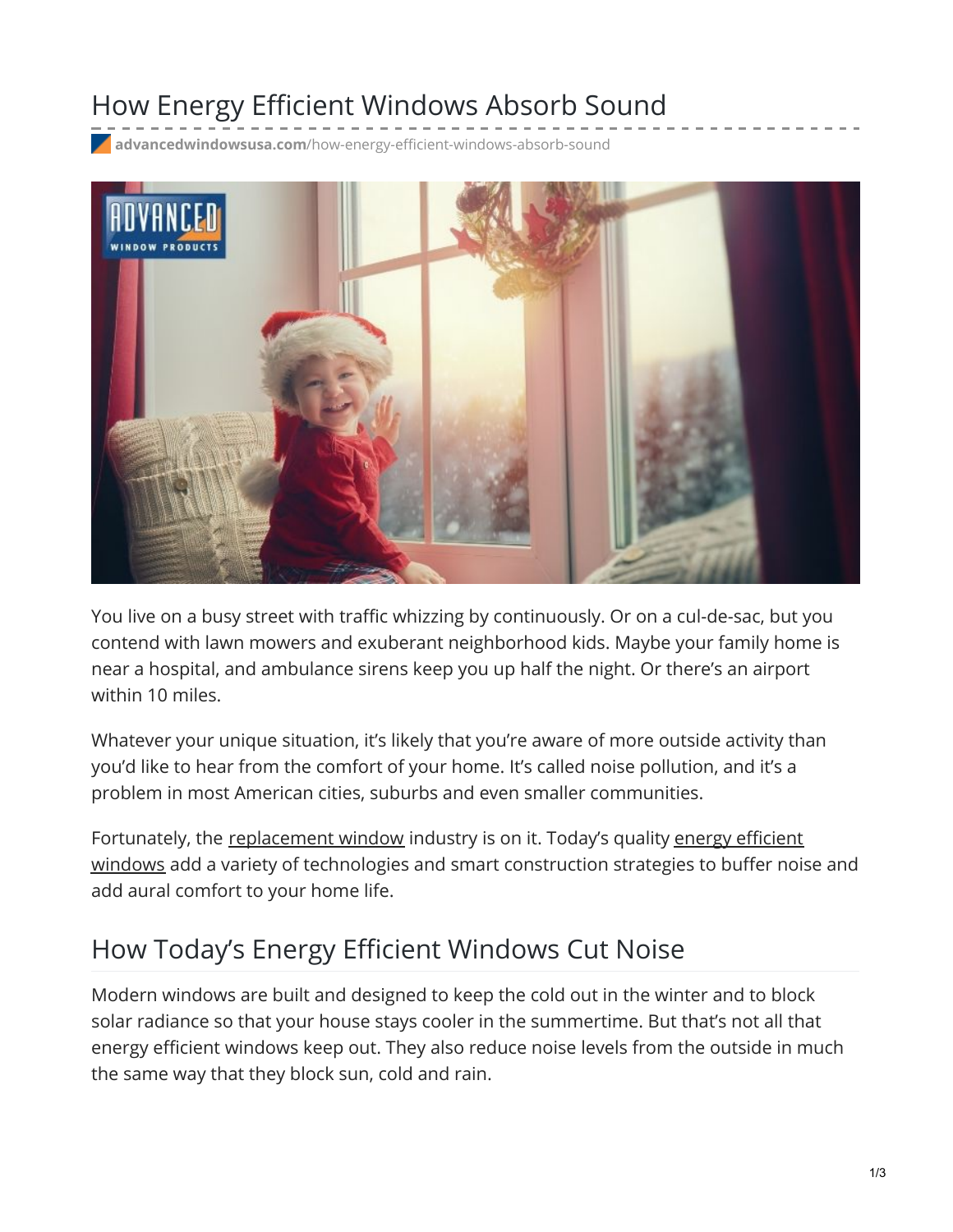For instance, weather stripping to keep out the cold also goes far toward blocking noise. Multiple panes of glass or the addition of storm windows similarly create soundproof windows in addition to maintaining temperature comfort.

The point is, if you can interrupt the air flow you'll also block the sound path between your interior and the great big, noisy outside world.

But that's just a start. There are more technologically advanced ways of reducing noise penetration.

# Asymmetrical Panes and Other Strategies

Asymmetrical window glass glazing is a strategy to help reduce sound transmission. It involves the construction of windows with glass layers of varying thicknesses. The idea here is that all of these barriers of different dimensions breaks up sound into various frequencies, dissipating its intensity.

Another approach is through the use of laminated glass, which absorbs sound by breaking it up. Furthermore, window frames constructed of wood, composite materials, PVC or unplasticized polyvinyl chloride (uPVC) rather than metal offer superior sound insulation qualities.

The most effective soundproof windows combine several of these strategies to keep noise pollution at the very minimum.

# What's the Goal?

Your sound reduction end game should be to attempt coming as close as possible to the sound absorbency potential of the walls in which your windows are placed. (It wouldn't make a whole lot of sense to meet *better* sound reduction standards with your window than you can achieve with the wall, after all.)

# Upgrade Your Home Today

You'll find today's top vinyl replacement windows with superior soundproofing qualities at [Advanced](https://advancedwindowsusa.com/) Window Products, Utah's #1 window company.

We've made it especially easy now to upgrade your home with sound-buffering energy efficient replacement windows by offering our \$0 down, 0% [interest](https://advancedwindowsusa.com/home-improvement-financing) financing for six months.